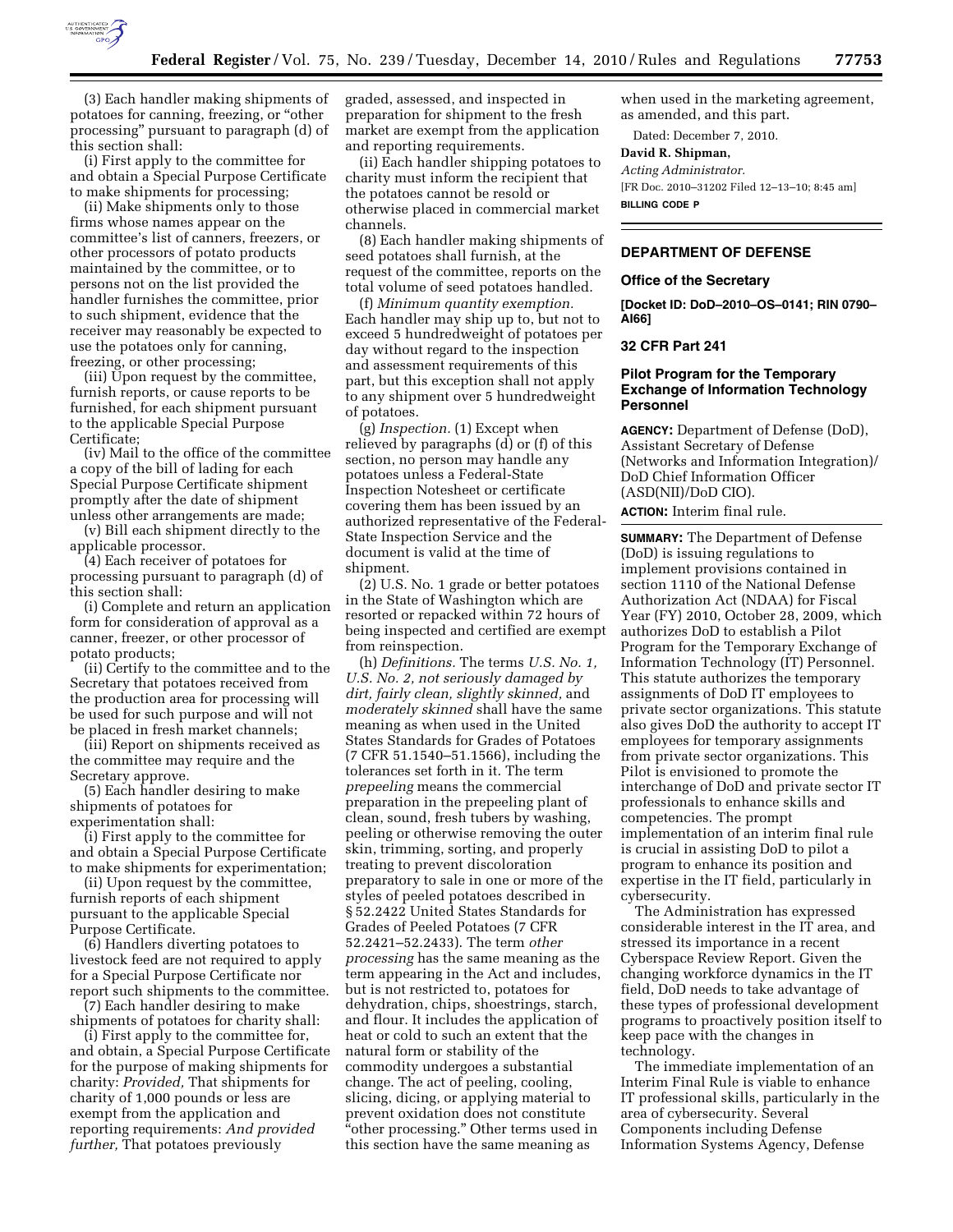Advanced Research Projects Agency, Office of Naval Research, Office of the DoD's Chief Information Officer, and Department Air Force, and Department of the Army are ready to participate. The program is not controversial and delayed implementation would deny an important benefit to the Department and the public. The ITEP would serve the public good by enhancing the DoD IT workforce skills to protect and defend our nation.

**DATES:** Effective December 14, 2010. Comments must be received by February 14, 2011.

**ADDRESSES:** You may submit comments, identified by docket number and/or RIN number and title, by any of the following methods:

• *Federal Rulemaking Portal: [http://](http://www.regulations.gov) [www.regulations.gov](http://www.regulations.gov)*. Follow the instructions for submitting comments.

• *Mail:* Federal Docket Management System Office, 1160 Defense Pentagon, OSD Mailroom 3C843, Washington, DC 20301–1160.

*Instructions:* All submissions received must include the agency name and docket number or Regulatory Information Number (RIN) for this **Federal Register** document. The general policy for comments and other submissions from members of the public is to make these submissions available for public viewing on the Internet at *<http://www.regulations.gov>* as they are received without change, including any personal identifiers or contact information.

#### **FOR FURTHER INFORMATION CONTACT:**

Tina-Marie Buckman at (703) 699–0105 or by e-mail at *[tina](mailto:tina-marie.buckman@osd.mil)[marie.buckman@osd.mil.](mailto:tina-marie.buckman@osd.mil)* 

**SUPPLEMENTARY INFORMATION:** This Pilot Program ("Pilot") is authorized by section 1110 of the NDAA for FY2010 (Pub. L. 111–84). Section 1110 authorizes DoD Components to assign an exceptional IT employee to a private sector organization for purposes of training, development and sharing of best practices. It also gives DoD Components the authority to accept comparable IT employees on an assignment from the private sector for the training and development purposes and sharing of best practices and insight of government practices. DoD is proposing the addition of a new Part 241, to title 32 of the Code of Federal Regulations (CFR), entitled ''Pilot Program for the Temporary Exchange of Information Technology Personnel,'' to implement the Pilot authorized by Section 1110. This Pilot will be referred to as the Information Technology Exchange Program (ITEP). The Assistant

Secretary of Defense (Networks & Information Integration)/Department of Defense Chief Information Officer (ASD(NII)/DoD CIO) is responsible for administration of ITEP Pilot. Heads of DoD Components have responsibility for implementation of the Pilot. As required by NDAA FY2010, an annual reporting requirement on activities carried out for this information technology exchange program is required to be submitted to the defense congressional committees.

# **a. Executive Order 12866,** ''**Regulatory Planning and Review**''

Under Executive Order 12866, "Regulatory Planning and Review," 58 FR 51735 (Oct. 4, 1993), a ''significant regulatory action'' is subject to Office of Management and Budget (OMB) review and the requirements of Executive Order 12866. Section 3(f) of the Executive Order defines ''significant regulatory action'' as one that is likely to result in a rule that may:

(1) Have an annual effect on the economy of \$100 million or more, or may adversely affect in a material way the economy, a sector of the economy, productivity, competition, jobs, the environment, public health or safety, or State, local or tribal governments or communities;

(2) Create a serious inconsistency or otherwise interfere with an action taken or planned by another agency;

(3) Materially alter the budgetary impact of entitlements, grants, user fees, or loan programs, or the rights and obligations of recipients thereof; or

(4) Raise novel legal or policy issues arising out of legal mandates, the President's priorities, or the principles set forth in the Executive Order.

This rule is substantive, nonsignificant regulatory action under section 3(f) of Executive Order 12866. OMB has reviewed this rule.

### **b. Section 202, Public Law 104–4,**  ''**Unfunded Mandates Reform Act**''

It has been certified that 32 CFR part 241 does not contain a Federal mandate that may result in expenditure by state, local and tribal governments, in aggregate, or by the private sector, of \$100 million or more in any one year.

# **c. Public Law 96–354,** ''**Regulatory Flexibility Act**'' **(5 U.S.C. 601)**

It has been certified that 32 CFR part 241 is not subject to the Regulatory Flexibility Act (5 U.S.C. 601) because it would not, if promulgated, have a significant economic impact on a substantial number of small entities.

# **d. Public Law 96–511,** ''**Paperwork Reduction Act**'' **(44 U.S.C. Chapter 35)**

It has been certified that 32 CFR part 241 does not impose reporting or recordkeeping requirements under the Paperwork Reduction Act of 1995.

### **e. Executive Order 13132,** ''**Federalism**''

It has been certified that 32 CFR part 241 does not have federalism implications, as set forth in Executive Order 13132. This rule does not have substantial direct effects on:

(1) The States;

(2) The relationship between the

National Government and the States; or (3) The distribution of power and

responsibilities among the various levels of Government.

#### **List of Subjects in 32 CFR Part 241**

Government employees, information technology.

■ Accordingly, 32 CFR part 241 is added to read as follows:

# **PART 241—PILOT PROGRAM FOR TEMPORARY EXCHANGE OF INFORMATION TECHNOLOGY PERSONNEL**

Sec.

- 241.1 Purpose.
- 241.2 Definitions.
- 241.3 Assignment authority.
- 241.4 Eligibility.
- 241.5 Written agreements.
- 241.6 Length of assignments.<br>241.7 Termination.
- Termination.
- 241.8 Terms and conditions.
- 241.9 Costs and reimbursements.<br>241.10 Small business considerat
- Small business consideration.
- 241.11 Numerical limitation.
- 241.12 Reporting requirements.
- 241.13 Implementation.

**Authority:** Pub. L. 111–84, section 1110, October 28, 2009.

#### **§ 241.1 Purpose.**

(a) The purpose of this part is to implement section 1110 of the National Defense Authorization Act for Fiscal Year 2010 (Pub. L. 111–84), which authorizes DoD to implement a Pilot Program for the Temporary Exchange of Information Technology (IT) Personnel. This statute authorizes the temporary assignment of IT employees between DoD and private sector organizations. This statute also gives DoD the authority to accept private sector IT employees assigned under the Pilot. This Pilot is referred to as the Information Technology Exchange Program (ITEP).

(b) Heads of DoD Components may approve assignments as a mechanism for improving the DoD workforce's competency in using IT to deliver government information and services. Heads of DoD Components may not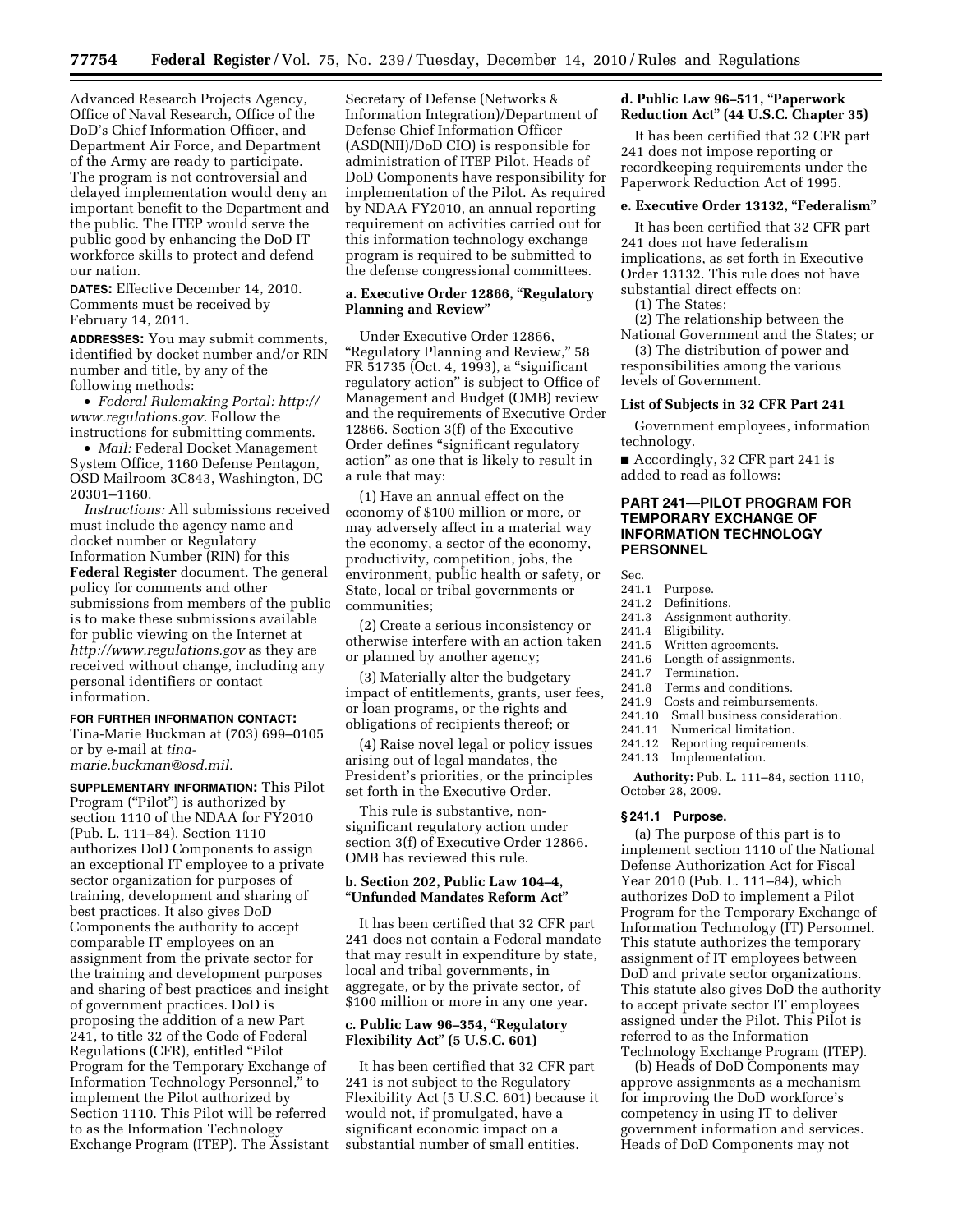make assignments under this part to circumvent personnel ceilings, or as a substitute for other more appropriate personnel decisions or actions. Approved assignments must meet the strategic program goals of the DoD Components. The benefits to the DoD Components and the private sector organizations are the primary considerations in initiating assignments; not the desires or personal needs of an individual employee.

#### **§ 241.2 Definitions.**

In this part:

*Assignment* means the detail of a DoD employee to a private sector organization without a change of position; or the assignment of a private sector employee to a DoD Component without a change of position.

*DoD employee* means a Federal civilian employee of the DoD.

*Exceptional employee* for the purposes of this pilot means an employee who demonstrates unusually good performance which is consistently better than expected at the fully successful level or above. Performance meets or exceeds all standards established at the fully successful level or above and makes significant contributions towards achieving the organizational goals.

*Information technology (IT)* as defined in section 11101 of title 40, U.S.C. includes computers, ancillary equipment (including imaging peripherals, input, output, and storage devices necessary for security and surveillance), peripheral equipment designed to be controlled by the central processing unit of a computer, software, firmware and similar procedures, services (including support services), and related resources.

*Information Technology Management (ITM)* means the planning, organizing, staffing, directing, integrating, or controlling of information technology, including occupational specialty areas such as systems administration, IT project management, network services, operating systems, software application, cybersecurity, enterprise architecture, policy and planning, internet/web services, customer support, data management and systems analysis.

*Private sector organization* means nonpublic or commercial individuals and businesses, nonprofit organizations, academia, scholastic institutions, and nongovernmental organizations.

*Small business concern* means a business concern that satisfies the definitions and standards by the Administrator of the Small Business Administration (SBA) as defined by section 3703 (e)(2)(A) of title 5, U.S.C.

### **§ 241.3 Assignment authority.**

The Secretary of Defense may with the agreement, of the private sector organization concerned, arrange for the temporary assignment of an employee to such a private sector organization or from such a private sector organization to a DoD Component.

#### **§ 241.4 Eligibility.**

(a) To be eligible for an ITEP assignment, a DoD or private sector employee must:

(1) Work in the field of information technology management;

(2) Be considered an exceptional employee;

(3) Be expected to assume increased information technology management responsibilities in the future; and

(4) Must be compensated at the GS– 11 level or above (or the equivalent).

(b) In addition to meeting the requirements of paragraph (a) of this section, the DoD employee must be serving under a career or careerconditional appointment or an appointment of equivalent tenure in the excepted service.

(c) The private sector employee must meet citizenship requirements for Federal employment in accordance with 5 CFR 7.3 and 338.101, as well as any other statutory requirements. When a position requires a security clearance, the person must possess, or be able to obtain an appropriate security clearance.

(d) Proposed assignment meets applicable requirements of section 209(b) of the E–Government Act of 2002.

#### **§ 241.5 Written agreements.**

(a) Before an assignment begins, the head of the DoD Component, private sector organization and the employee to be assigned to ITEP must sign a threeparty agreement. Prior to the agreement being signed the relevant legal office for the DoD Component shall review and approve the agreement. The agreement must include, but is not limited to the following elements:

(1) The duties to be performed and length of assignment;

(2) An individual development plan describing the core IT competencies and technical skills that the detailee will be expected to enhance or acquire;

(3) Identification of the supervisor of detailee.

(b) The agreement shall require DoD employees, upon completion of the assignment serve in the civil service for a period equal to the length of the assignment; and

(c) Provide that if the employee of the DoD or of the private sector organization

(as the case may be) fails to carry out the agreement, such employee shall be liable to the United States for payment of all expenses of the assignment, unless that failure was for good and sufficient reason as determined by the Secretary of Defense.

### **§ 241.6 Length of assignments.**

(a) An assignment shall be for a period of not less than 3 months and not more than 1 year, and may be extended in 3-month increments for a total of not more than 1 additional year by heads of DoD Components and private sector organizations.

(b) No assignment may commence after September 30, 2013, unless an individual began an assignment by September 30, 2013. This extension may be granted in 3-month increments not to exceed 1 year.

### **§ 241.7 Termination.**

An assignment may, at any time and for any reason be terminated by the DoD or the private sector organization concerned.

### **§ 241.8 Terms and conditions.**

(a) A DoD employee assigned under this part:

(1) Remains a Federal employee without loss of employee rights and benefits attached to that status. These include, but are not limited to:

(i) Consideration for promotion;

(ii) Leave accrual;

(iii) Continuation of retirement benefits and health, life, and long-term care insurance benefits; and

(iv) Pay increases the employee otherwise would have received if he or she had not been assigned;

(2) Remains covered for purposes of the Federal Tort Claims Act, and for purposes of injury compensation as described in 5 U.S.C. chapter 81; and

(3) Is subject to any action that may impact the employee's position while he or she is assigned.

(b) An employee of a private sector organization:

(1) May continue to receive pay and benefits from the private sector organization from which such employee is assigned;

(2) Is deemed to be an employee of the DoD for the purposes of:

(i) Chapter 73 of title 5, United States Code (Suitability, Security, and Conduct);

(ii) Sections 201 (Bribery of Public Officials and Witnesses), 203 (Compensation to Members of Congress, Officers and Employees Against and Other Matters Affecting the Government) 205, (Activities of Officers and Employees in Claims Against Other